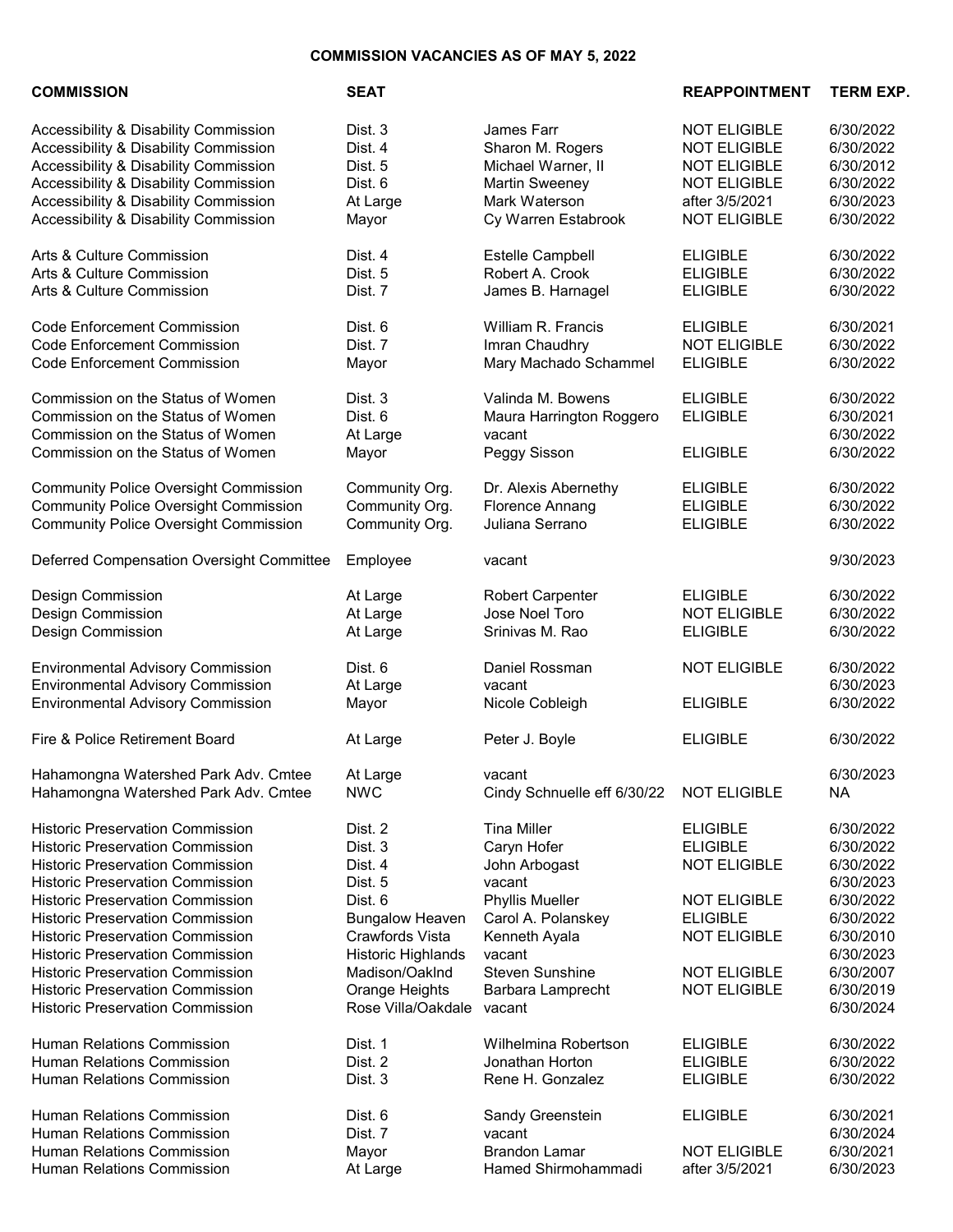| <b>COMMISSION</b>                       | <b>SEAT</b> |                             | <b>REAPPOINTMENT</b> | <b>TERM EXP.</b> |
|-----------------------------------------|-------------|-----------------------------|----------------------|------------------|
| Human Services Commission               | Dist. 1     | Latasha D. Jamal            | <b>ELIGIBLE</b>      | 6/30/2022        |
| <b>Human Services Commission</b>        | Dist. 6     | Michael R. Albrecht         | <b>ELIGIBLE</b>      | 6/30/2021        |
| <b>Human Services Commission</b>        | Dist. 7     | Jessica Xie                 | <b>ELIGIBLE</b>      | 6/30/2022        |
| Human Services Commission               | Agency      | Kenneth Rotter              | <b>ELIGIBLE</b>      | 6/30/2022        |
| Human Services Commission               | Agency      | Joe Ford                    | <b>NOT ELIGIBLE</b>  | 6/30/2022        |
| Human Services Commission               | <b>PUSD</b> | Ana Maria Apodaca           | <b>ELIGIBLE</b>      | 6/30/2022        |
| Library Commission                      | Dist. 1     | Chelsea Dickerson           | <b>ELIGIBLE</b>      | 6/30/2022        |
| <b>Library Commission</b>               | Dist. 2     | <b>Adrienne Bass</b>        | <b>ELIGIBLE</b>      | 6/30/2022        |
| <b>Library Commission</b>               | Dist. 3     | Jordan Hutkin               | <b>ELIGIBLE</b>      | 6/30/2022        |
|                                         |             |                             |                      |                  |
| <b>Library Commission</b>               | At Large    | vacant                      |                      | 6/30/2024        |
| Northwest Commission                    | Dist. 1     | <b>Alfred Lomax Carr</b>    | <b>ELIGIBLE</b>      | 6/30/2022        |
| Northwest Commission                    | Dist. 3     | Julieta S. Aragon           | <b>ELIGIBLE</b>      | 6/30/2022        |
| Northwest Commission                    | Dist. 5     | Pat Amsbry eff 6/30/22      | after 4/29/2022      | 6/30/2023        |
| Northwest Commission                    | Dist. 5     | Cindy Schnuelle eff 6/30/22 | <b>NOT ELIGIBLE</b>  | 6/30/2020        |
| Northwest Commission                    | Dist. 7     | <b>Kimberly Douglas</b>     | <b>NOT ELIGIBLE</b>  | 6/30/2021        |
| Northwest Commission                    | Mayor       | vacant                      |                      | 6/30/2022        |
| Old Pasadena Parking                    | At Large/O  | Sally Lunetta               | <b>NOT ELIGIBLE</b>  | 6/30/2005        |
| Old Pasadena Parking                    | At Large/O  | Steve Mulheim               | <b>NOT ELIGIBLE</b>  | 6/30/2016        |
| Old Pasadena Parking                    | At Large/O  | Marilyn Dee Buchanan        | <b>NOT ELIGIBLE</b>  | 6/30/2004        |
| Old Pasadena Parking                    | At Large/L  | vacant                      |                      | 6/30/2022        |
| Old Pasadena Parking                    | At Large/L  | Debbie Meymarian            | <b>NOT ELIGIBLE</b>  | 6/30/2009        |
| Old Pasadena Parking                    | At Large/L  | vacant                      |                      | 6/30/2023        |
| Old Pasadena Parking                    | At Large/AL | Jack Huang                  | <b>NOT ELIGIBLE</b>  | 6/30/2021        |
| Pasadena Center Operating Company Board |             | Kim Ferreira                | <b>ELIGIBLE</b>      | 6/30/2022        |
| Pasadena Center Operating Company Board | At Large    | F. Phillip Hosp             | <b>NOT ELIGIBLE</b>  | 6/30/2022        |
|                                         | At Large    |                             |                      |                  |
| Pasadena Center Operating Company Board | At Large    | William Chu                 | <b>ELIGIBLE</b>      | 6/30/2022        |
| Pasadena Center Operating Company Board | At Large    | Emina Darakjy               | <b>NOT ELIGIBLE</b>  | 6/30/2021        |
| Pasadena Center Operating Company Board | Hotel       | Mike Owen                   | <b>ELIGIBLE</b>      | 6/30/2022        |
| Pasadena Center Operating Company Board | Hotel       | Joe Titizian                | <b>NOT ELIGIBLE</b>  | 6/30/2022        |
| Pasadena Center Operating Company Board | Tournament  | David Eads                  | <b>ELIGIBLE</b>      | 6/30/2022        |
| Pasadena Community Access Corp. Board   | Dist. 3     | Anna Hawkey Jablonski       | <b>ELIGIBLE</b>      | 6/30/2022        |
| Pasadena Community Access Corp. Board   | Dist. 5     | Yuny Parada                 | <b>NOT ELIGIBLE</b>  | 6/30/2019        |
| Pasadena Community Access Corp. Board   | Dist. 6     | Ken Chawkins                | <b>ELIGIBLE</b>      | 6/30/2020        |
| Pasadena Community Access Corp. Board   | Dist. 7     | Sally Howell                | <b>NOT ELIGIBLE</b>  | 6/30/2022        |
| Pasadena Community Access Corp. Board   | Mayor       | Gail Schaper-Gordon         | <b>NOT ELIGIBLE</b>  | 6/30/2020        |
| Pasadena Community Access Corp. Board   | <b>PCC</b>  | Alexander Boekelheide       | <b>ELIGIBLE</b>      | 6/30/2022        |
| Pasadena Community Access Corp. Board   | <b>PUSD</b> | Beth Leyden                 | <b>ELIGIBLE</b>      | 6/30/2022        |
| <b>Planning Commission</b>              | Dist. 1     | David Coher                 | <b>NOT ELIGIBLE</b>  | 6/30/2022        |
| <b>Planning Commission</b>              | Dist. 5     | <b>Tim Wendler</b>          | <b>NOT ELIGIBLE</b>  | 6/30/2019        |
| <b>Planning Commission</b>              | Dist. 7     | D. Jason Lyon               | <b>ELIGIBLE</b>      | 6/30/2022        |
| <b>Recreation and Parks Commission</b>  | Dist. 1     | <b>Howard Tan</b>           | <b>ELIGIBLE</b>      | 6/30/2022        |
| <b>Recreation and Parks Commission</b>  | Dist. 6     | Mark Mastromatteo           | <b>ELIGIBLE</b>      | 6/30/2022        |
|                                         |             |                             |                      |                  |
| <b>Recreation and Parks Commission</b>  | Dist. 7     | Eileen Williamson           | <b>NOT ELIGIBLE</b>  | 6/30/2022        |
| <b>Recreation and Parks Commission</b>  | At Large    | Jennifer Higginbotham       | after 3/5/2021       | 6/30/2023        |
| Recreation and Parks Commission         | Mayor       | <b>Tim Martinez</b>         | <b>ELIGIBLE</b>      | 6/30/2022        |
| <b>Senior Commission</b>                | Dist. 1     | Dave Folz                   | <b>ELIGIBLE</b>      | 6/30/2021        |
| Senior Commission                       | Dist. 2     | Marna Cornell               | <b>ELIGIBLE</b>      | 6/30/2022        |
| <b>Senior Commission</b>                | Dist. 4     | Harald Zechner              | <b>ELIGIBLE</b>      | 6/30/2022        |
| <b>Senior Commission</b>                | Dist. 5     | Mari Berkemeier             | <b>ELIGIBLE</b>      | 6/30/2022        |
| <b>Senior Commission</b>                | Dist. 6     | Angie Mont O'Brien          | <b>NOT ELIGIBLE</b>  | 6/30/2009        |
| Senior Commission                       | Agency      | Katie Brandon               | <b>ELIGIBLE</b>      | 6/30/2022        |